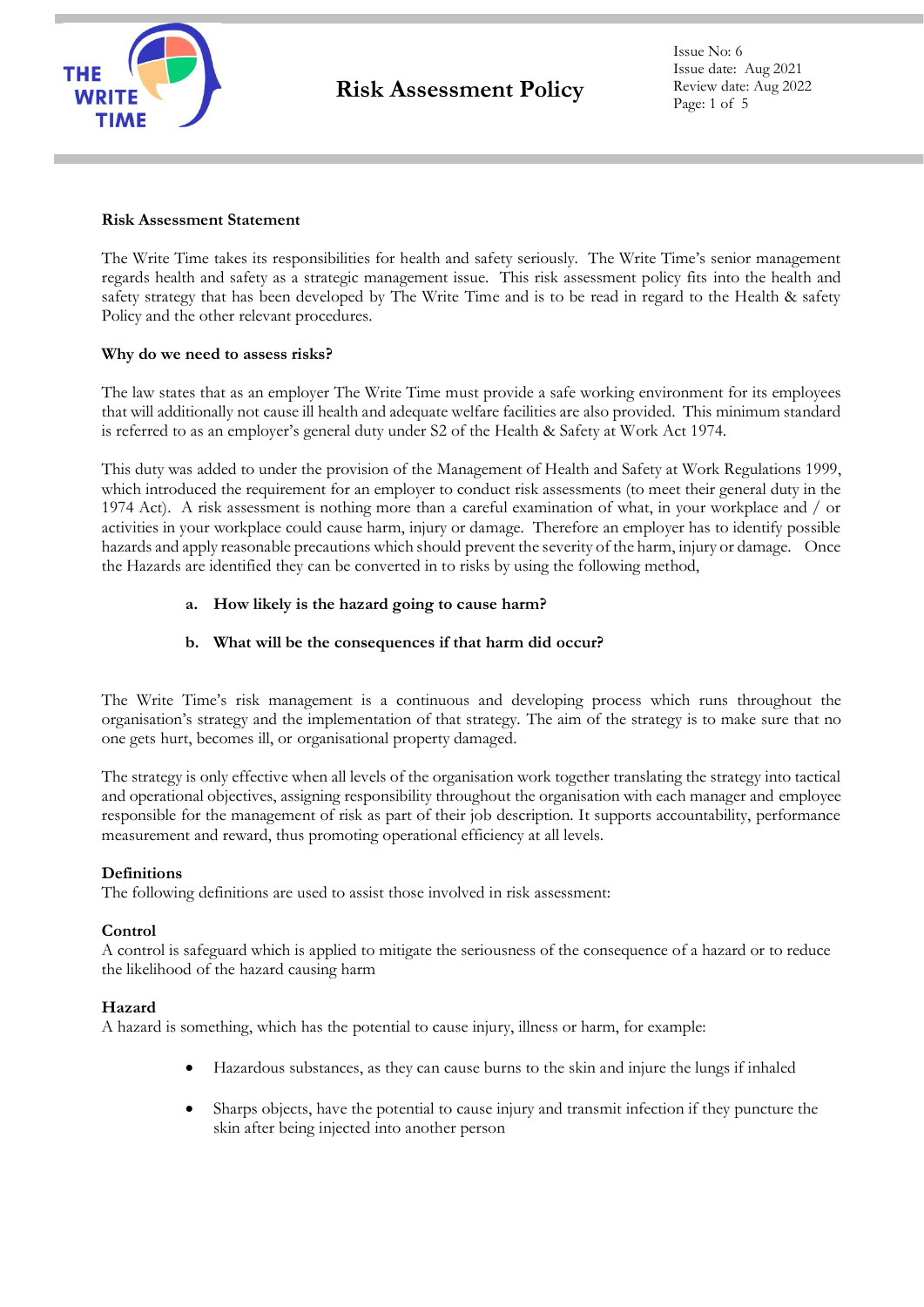

Issue No: 6 Issue date: Aug 2021 Review date: Aug 2022 Page: 2 of 5

# **Risk**

Risk is the likelihood that a hazard will have an adverse outcome with a consideration of how bad the outcome is likely to be, for example:

- Hazardous substances left in a place accessible to inquisitive children.
- Staff operating equipment for which they have not been trained upon, which improper use may cause injury.

### **Risk Assessment**

Risk assessment is the calculation of the likelihood of a hazard (in the work environment) causing harm multiplied by the severity if the hazard did cause harm.

### **Risk assessment of individuals**

Assessments of individuals are carried out by managers on their staff work practices and role requirements, e.g. handling and lifting (also see lone working policy).

#### **General Risk Assessment**

General risk assessments are assessments of specific processes or situations, as opposed to individual persons. This document refers to how these assessments are conducted. It is just as important that these assessments are kept up to date and made available to everyone who needs to know about them. However, review periods will normally be longer than individual assessments, which are reviewed more frequently.

**NOTE:** The term 'general risk assessment' may be misleading as perhaps it implies that one assessment considers all risks in an area, whereas in fact there are probably many general risk assessments. The term 'general' refers to the nature of the assessment.

### **Building / Site Risk Assessment**

Building / Site assessments are assessments of specific places as opposed to individuals or situations. These are conducted in a wider context than affecting just one individual but take to account the access of the public to a site or building.

A building or site risk assessment is made up of a collection of assessments including a fire risk assessment, a first aid risk assessment, an individual risk assessment and a general risk assessment (i.e. an activity within a building or site).

Sam Murray will conduct annual whole-business QA audits, in conjunction with the MD.

### **All Staff**

All Staff have a responsibility for managing those risks, which they can and should manage. Acting within their level of competence all staff will manage a situation as it arises. Only as it develops beyond their ability to deal with it will they need to refer to their line managers. However, it is always good practice to keep managers informed of developing situations. When they are managing a risk they should communicate the risk and action taken to those who may be affected by it. For example, staff may identify risks from being in a private 1-2-1 situation with a client; they must ensure that this information is communicated to anyone else who will be in a similar situation.

Everyone has a responsibility to share information about risk as part of a risk assessment. This can include:

• Identifying a risk and informing their manager that they believe a formal risk assessment is necessary.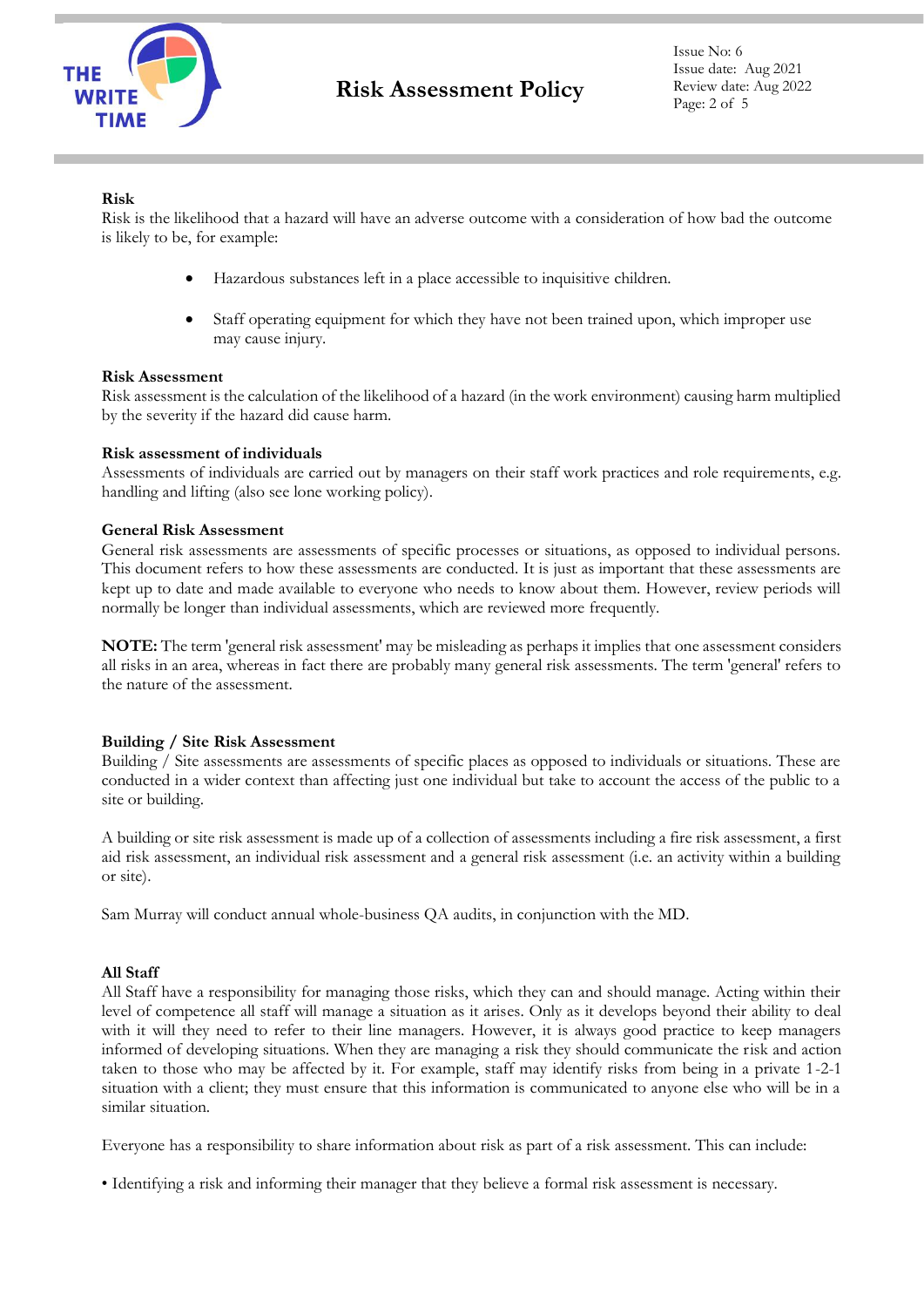

Issue No: 6 Issue date: Aug 2021 Review date: Aug 2022 Page: 3 of 5

- Sharing information during formal assessments to establish the level of risk
- (e.g. how frequently a risk arises and the potential or actual outcomes)
- Making suggestions to managers on how risks could be reduced
- Keeping themselves informed of local risk assessments by reviewing the risk assessment file held locally.
- Acting in accordance with the findings of an assessment

### **Risk Assessment Process (5 steps)**

- Identify the hazards
- Decide who may be harmed and how
- Evaluate the risk and decide upon precautions.
- Record your findings
- Periodically review the assessment and update if necessary

### **Sign off**

The person responsible for the action and the accountable manager must be recorded on the assessment form.

### **The RA form can be found as a template on the company drive/TWT 2020-2021 Policies/Non Core**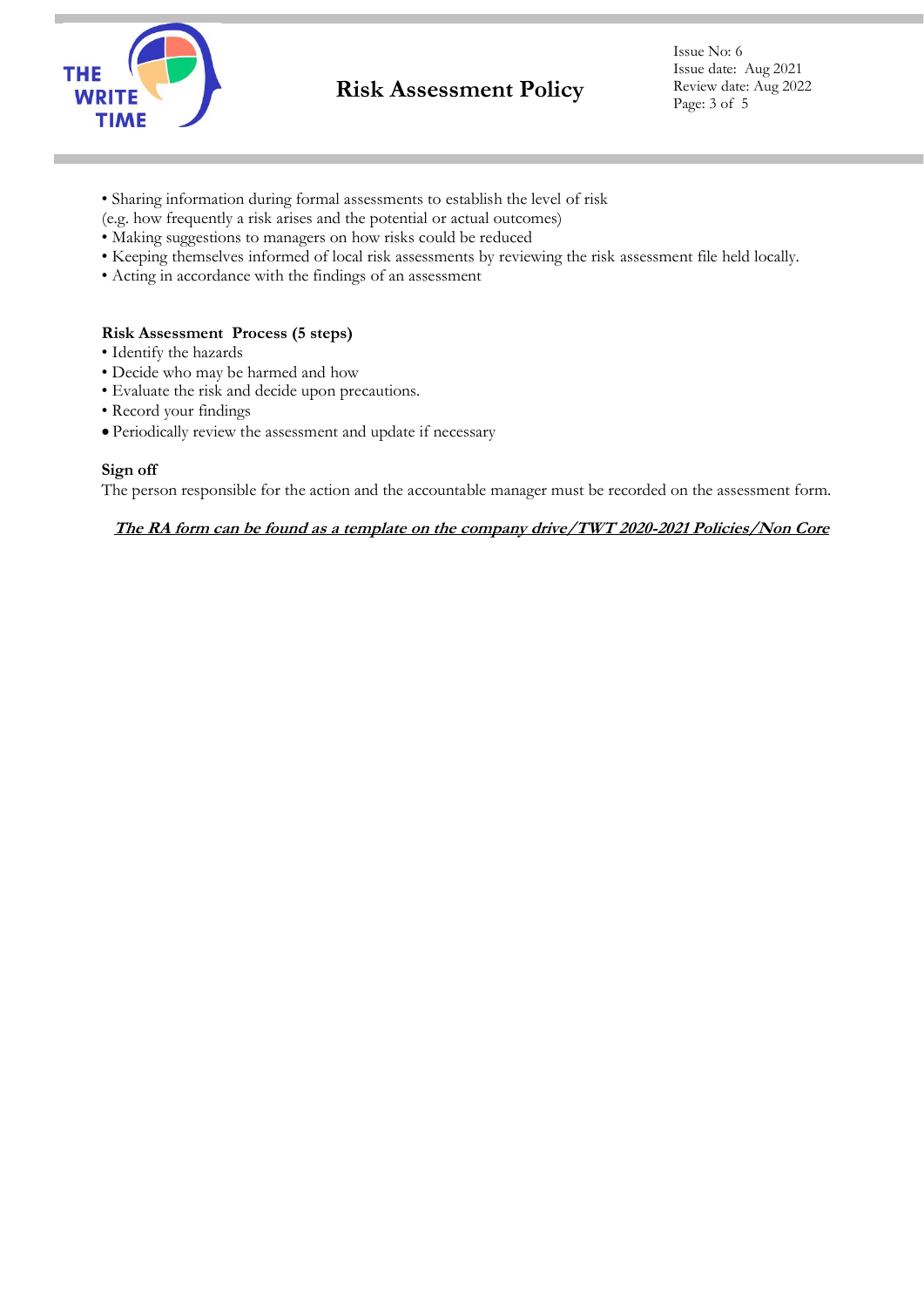

Issue No: 6 Issue date: Aug 2021 Review date: Aug 2022 Page: 4 of 5

# **Risk Profile**

The result of the risk assessment process can be used to produce a risk profile which gives a significance rating to each risk and provides a tool for prioritising risk treatment efforts. This ranks each identified risk so as to give a view of the relative importance. This process allows the risk to be mapped to the business area affected, describes the primary control procedures in place and indicates areas where the level of risk control investment might be increased, decreased or reapportioned. Accountability helps to ensure that 'ownership' of the risk is recognised and the appropriate management resource allocated.

# **Likelihood and Consequences chart**



When the risk analysis process has been completed, it is necessary to compare the estimated risks against risk criteria which the organisation has established. The risk criteria may include associated costs and benefits, legal requirements, socioeconomic and environmental factors, concerns of stakeholders, etc. Risk evaluation therefore, is used to make decisions about the significance of risks to

the organisation and whether each specific risk should be accepted or treated.